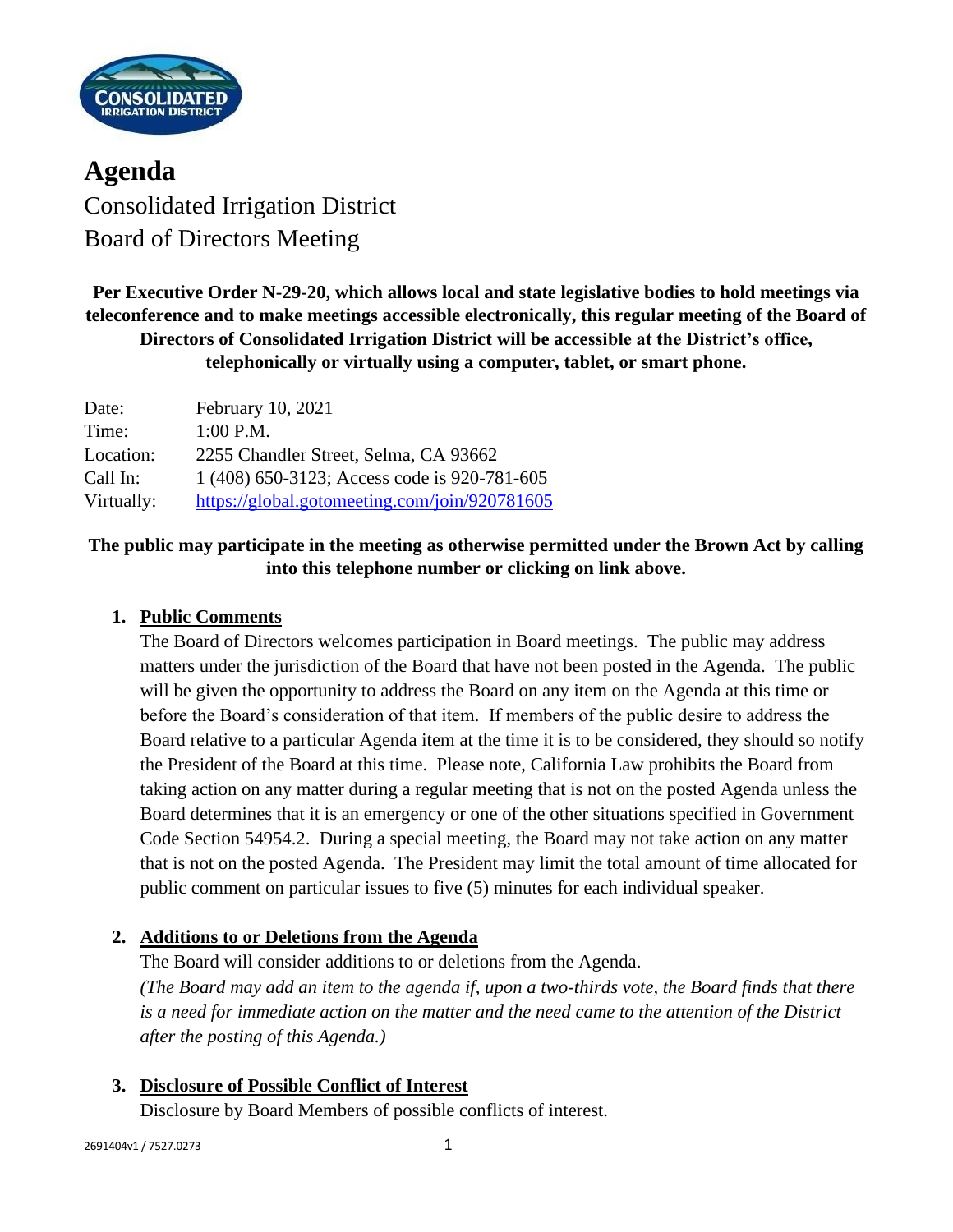### **4. Consent Calendar (Recommend Approval) – Review & Take Action**

- **a.** Approval of January 13, 2021 Board Meeting Minutes
- **b.** Authorize Special Payroll Warrants for March 2021
- **c.** Approval of January 2021 Accounts Payable
- **d.** Approval of January 2021 Accounts Receivable
- **e.** Approval of CID Monthly Budget Report as of January 31, 2021
- **f.** Accept Financial Report as of January 31, 2021
- **g.** Accept Pond Lease Mark Workentine (338-050-42T)
- **h.** Accept Gate License Agreement with Bryan Tahmazian Kamm and Zediker
- **i.** Accept Gate License Agreement with Bryan Tahmazian Kamm and Zediker

## **5. Correspondence: Items for Board Action**

**a. Consider setting a date for Board of Equalization meeting** Review for possible action setting the date for the Board of Equalization meeting.

## **6. Manager's Report, Presentation of Items for Board Action and Public Hearings**

## **a. Water Report**

Review and discuss for possible action: the current water report.

## **b. SGMA Update**

Receive update on implementation of the Sustainable Groundwater Management Act and provide directions to staff.

## **c. Report of Land Acquisition Effort**

Receive update and discuss for possible action regarding land acquisition.

## **d. Projects Update**

Receive update and discuss for possible action: the status of current projects.

#### **e. Chemical Bids**

Review and discuss for possible action: Chemicals bids received by GAR Bennett LLC and Nutrien Ag Solutions.

## **7. For Board review and possible action: Wage increase for salaried employees and merit pay for hourly employees**

Review for possible action a wage increases for salaried employees and merit pay for hourly employees.

## **8. Board Reports**

Receive reports from individual Board members.